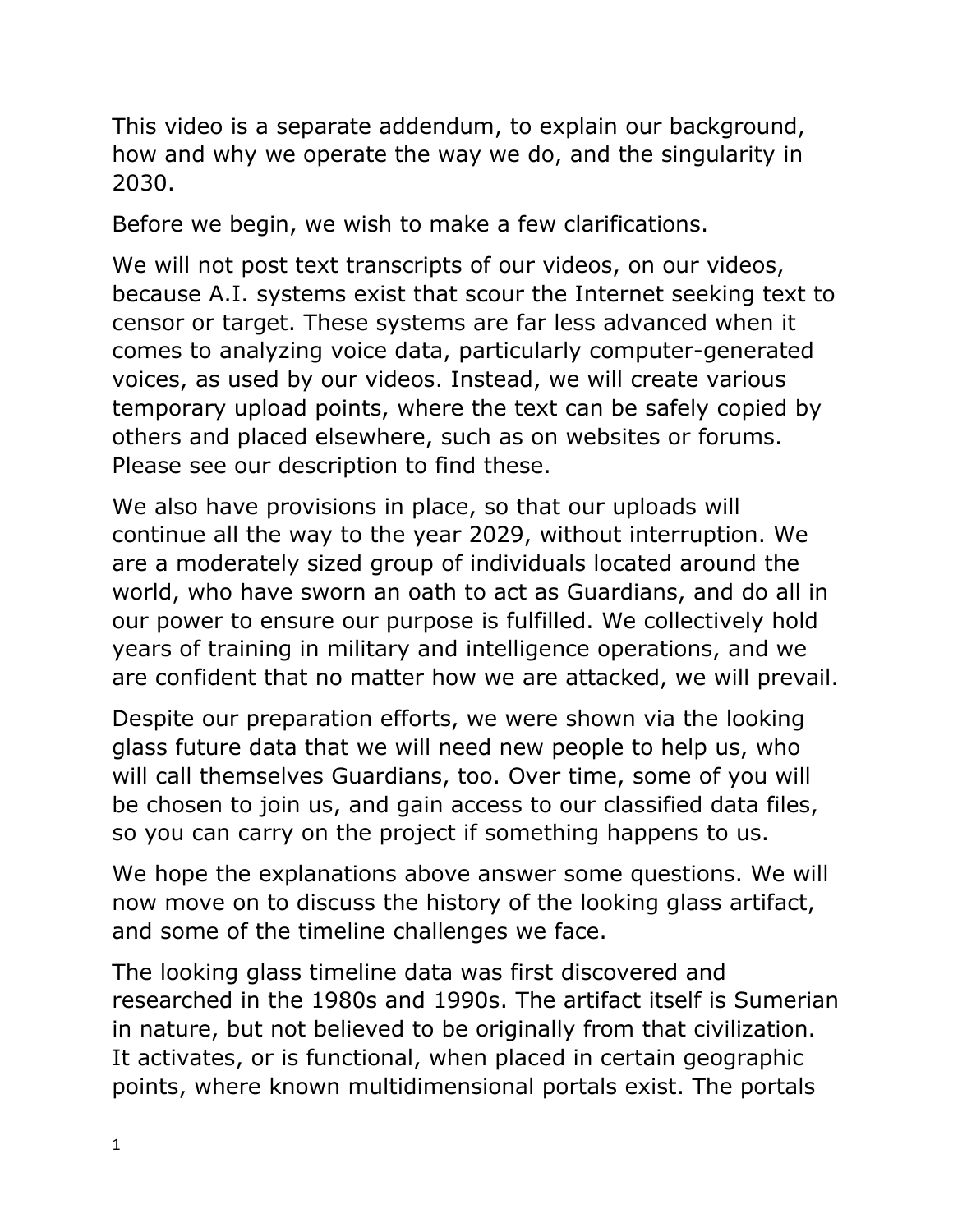themselves are sometimes above ground, a few feet, a few hundred feet, even a few thousand feet, while others are below ground, or at ground level. They vary in intensity, from a certain point, losing intensity usually ten to fifteen feet from the center point in any direction. There are a few of these points in Iraq, but they are also all over the world.

Once placed in one of these locations, the device begins to operate, and produces images viewable to the human eye through a plasma cloud, which can appear holographic in nature, but is best viewed from certain positions. When first activated, those viewing the images immediately found them to be recognizable as future events, showing familiar scenes, television programs, and so on, but clearly from future dates. The scenes would start from the current date viewed, for example, 1985, and proceed up until 2030. Then it would repeat, showing a new series of events, but all from the same apparent timeline.

Scientists discovered it would repeat exactly 144 times, then return to its original data stream, and then repeat again, 144 times. Each cycle showed the same timeline, but from different perspectives, revealing new, unseen data points. The entire collection of 144 data streams, up to the year 2030, amounted to what would be the equivalent of thousands of terabytes of information. Each data stream took seven days to complete, and 1008 days to complete the full cycle, or about 2.76 years.

Over the course of many years, these data streams were filmed, documented and categorized, to the point computers could be used to look up any data point for any future event, and analyze it.

When officials tried to change events, or tried to alter the timeline, they were not able to do so, as the timeline had already accounted for every attempt to alter it. The timeline was a reflection of each official's attempt to make alterations, so that the outcome always reflected these attempts. Eventually officials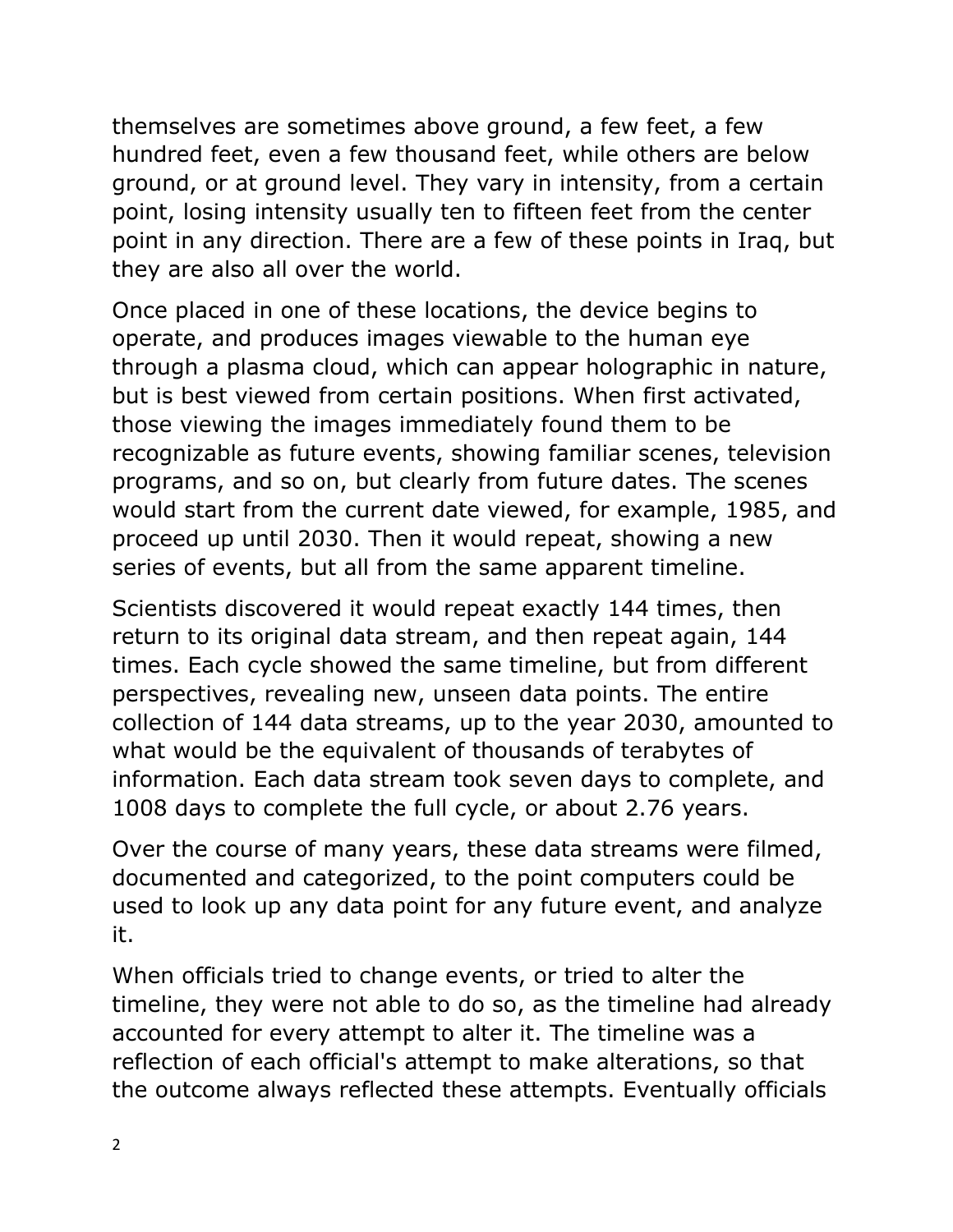stopped trying to alter it early on, because they came to see the final, negative outcome as advantageous for them. They realized there was no need for them to try to alter it or change it, as its trajectory already favored their agenda.

Since its point of discovery, every future event foreseen by the looking glass artifact came true. There has been no failure of the data reported. This led officials to conclude the data was of extremely high confidence, of a rate of 99.9% accuracy or higher. It appeared one timeline existed and concluded in the year 2030. No further data was shown after October 10 or 11th, 2030, after this point the data stopped.

No other timeline was visible, except at certain points shown in the years 2012, 2016 and 2022. It was during these three years that another timeline branched off. Only during these years did this timeline begin to appear.

This new timeline also showed a singularity occurred in the year 2030, during a cosmic event, also foreseen in the negative timeline. Except, this cosmic event had a very positive outcome, because the power structure in place was not able to engage in its destructive activities which would lead to the cosmic event causing extreme destruction of human beings.

Research concluded that those in possession of the looking glass data could change future events in each of the years 2012, 2016 and 2022, if they released information to the public on certain, specific dates in each of those years. The U.S. government and other entities involved were not only shocked by this, they appeared to treat the information as a threat, as they preferred the projected negative timeline to occur without interference.

Our group watched as the years 2012 and 2016 passed without any intervention by officials. It became clear the U.S. government and other governments involved would do nothing to stop the horrifying events to come and do nothing to help steer the timeline to the more positive outcome.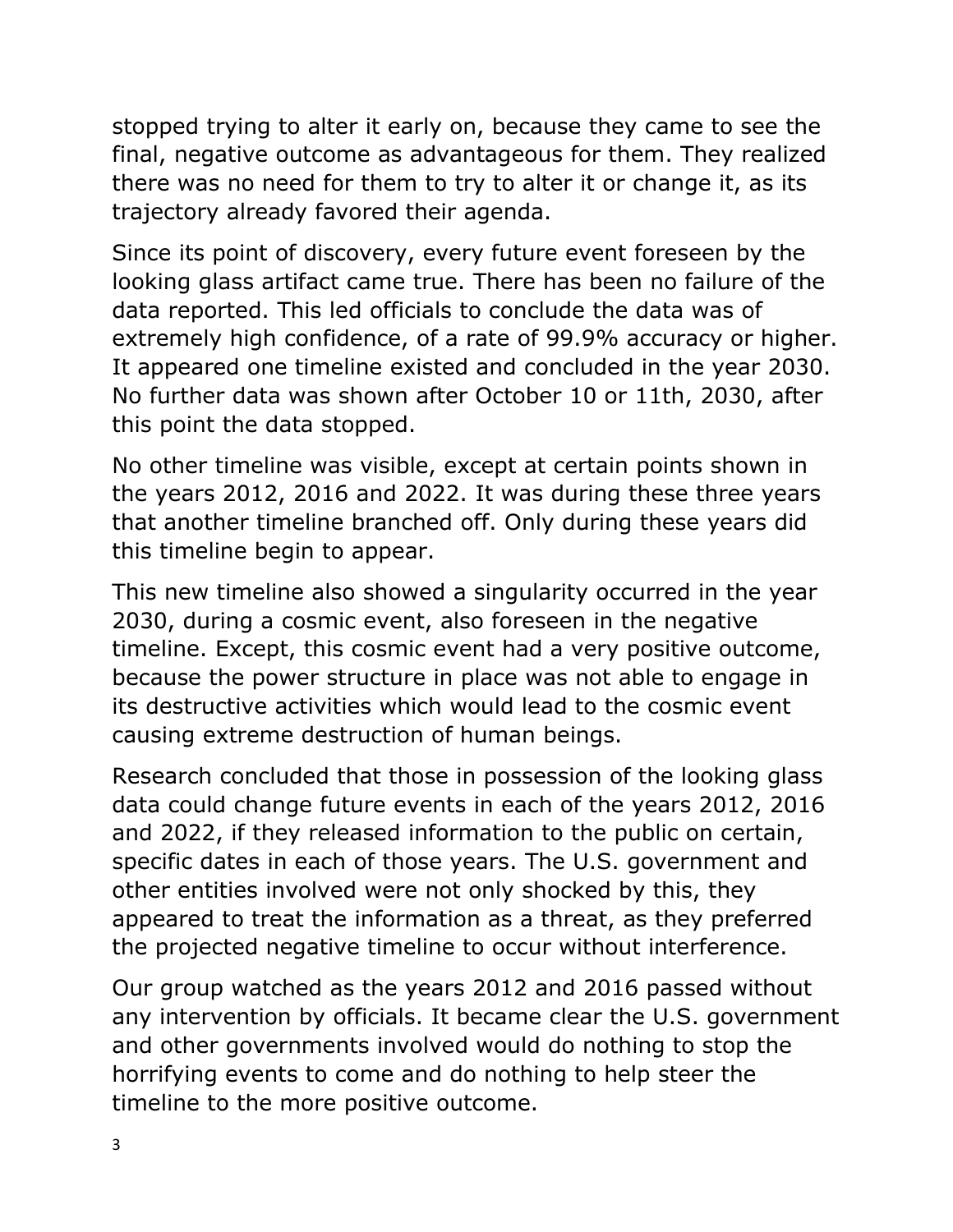This is when we, as former officials with direct knowledge of this data, decided to form our group, Guardians of the Looking Glass. We decided we had only one chance left, in the year 2022, to intervene.

It is critically important to understand that without intervention, the negative timeline is inevitable. We explained some of this timeline in our first video. This timeline includes multiple devastating events, including nuclear war, famine, economic calamities, the near complete destruction of the United States, new vaccination campaigns, and ultimately an irreversible, deadly, destructive result of the cosmic event in the year 2030.

The first event required to be prevented is the false flag on April 18, 2022, as discussed in our previous video. If this event is not stopped, then nothing can be done to prevent the negative timeline outcome. The false flag event on this date leads to a cascade of events which quickly lead to nuclear war. The looking glass artifact showed with certainty that once this false flag occurs, the timeline is set and irreversible.

If this event is prevented, the timeline remains unstable. Even if it is stopped, the looking glass artifact showed there were at least seventy more events that must be stopped or prevented. If a single one of them is not stopped, then the negative outcome is inevitable.

Our task is to prevent each of these events, one by one. The task at hand is extremely daunting. We ran calculations and probability tests, which revealed the chances of preventing the negative timeline were low. If action was taken in 2012, the probably of preventing it was 24.8%. If action was taken in 2016, the probability of preventing it was 12.5%. If action was taken in the final year of possible intervention, the year 2022, the probability of preventing the negative outcome dropped to 4.3%.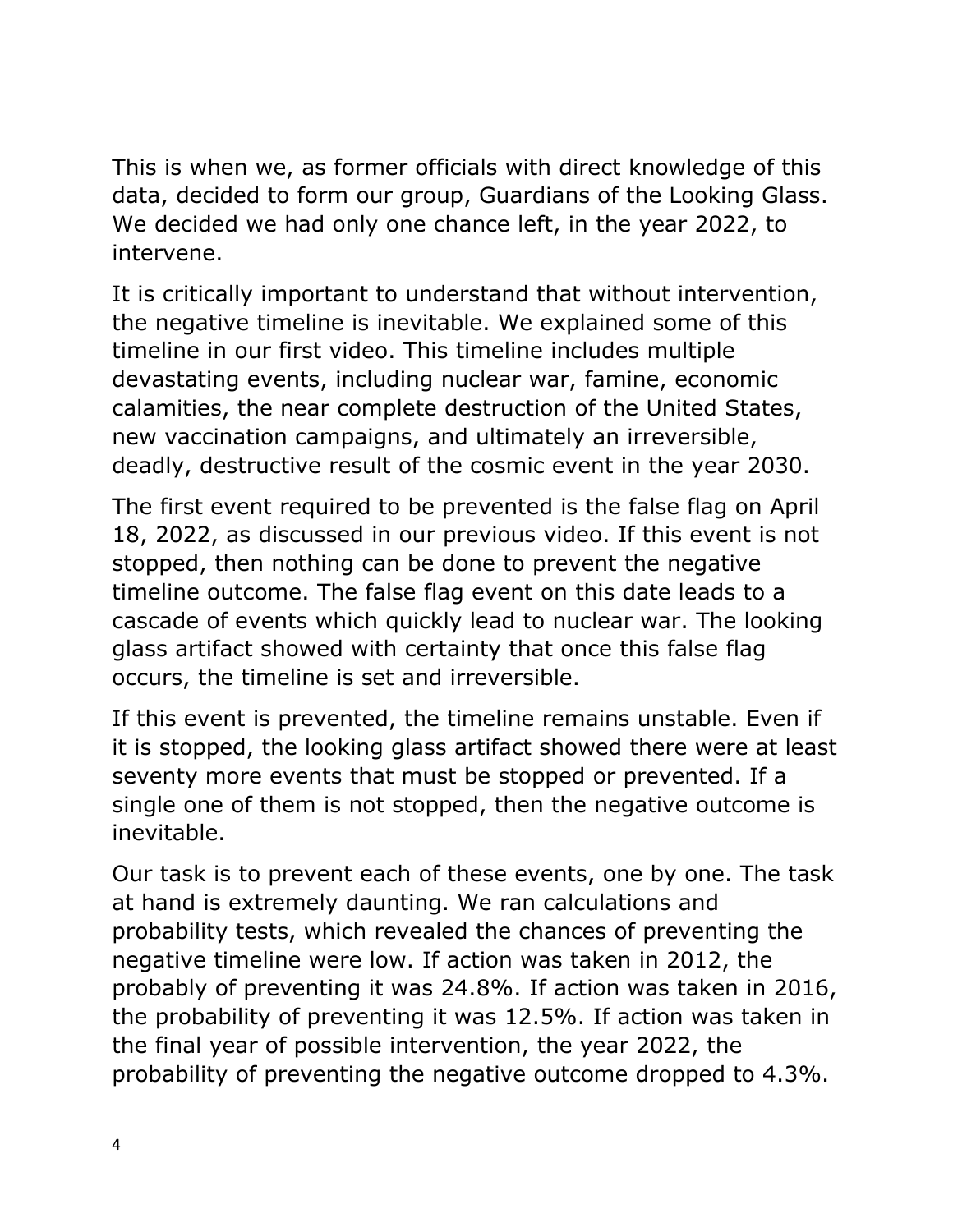We only have a 4.3% chance of preventing the negative timeline, because over seventy events must be prevented, and we are now in the final year in which this is possible. Not only that, but each of you must also take enough action to spread our videos and reach as many people as possible. We must also avoid censorship, and the inevitable points in which our videos will be removed. This is why the probability of success is so low.

Such a dire outlook has not deterred us, because we were also able to see the positive outcome in 2030. This is plenty of motivation for us. The positive outcome in 2030 is exhilarating in every possible way. Not only is nuclear war completely prevented, so are the future vaccination campaigns. The current corrupt power structure begins to slowly fade away, as we work to change over seventy of these negative events to come. Each time we succeed in preventing a negative event, the probability and likelihood of our overall success goes up, and those working to ensure the negative outcome also face more challenges and their position is weakened.

We were shown, that if we are successful in preventing over fifty of these events, that by 2027 the probability of our success reaches 79%. Those who wish for the negative outcome are aware of this and have countless strategic maneuvers in place to steer the timeline in their favor.

The positive outcome, as it was shown, results in the total and complete destruction of the current power structure. Those in power saw their future in the positive timeline, and they were terrified of it. They would end up mostly homeless, without money or power. All of it is stripped away. Once the positive timeline completes, and the cosmic event occurs, humanity by the year 2030 has almost entirely reversed course.

We could see that the economy had completely changed, as individual habits changed, as the positive outcome became more likely. Fast food companies went out of business, as did Wal-Mart,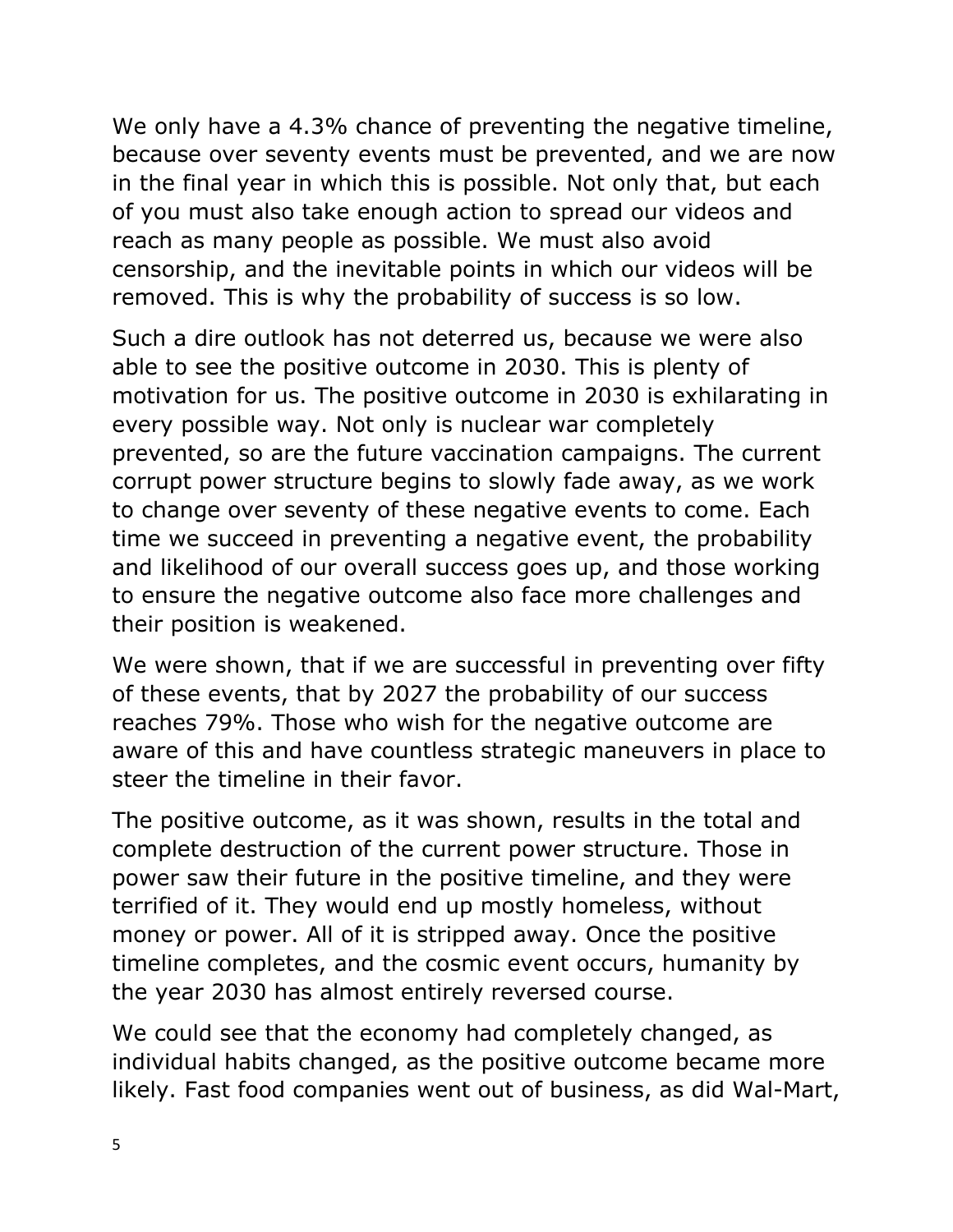Apple, Netflix and Amazon, and countless other destructive, negative companies. Viewership of many network shows dropped to nearly zero. Use of Facebook and other social media platforms dropped to nearly zero. Billions of people stopped paying taxes, and stopped using banks. Governments were starved of finances. Individuals became rich in wealth, as new revenue streams emerged, completely disconnected from the fiat money system. Many people began growing their own food, and formed small, community governments, often no more than a few hundred people in size.

In the positive timeline, humanity, as whole, did not fight the system, they simply stopped participating in it entirely.

Each individual began to make a decision to reject negative habits, and the negative system in place, and instead began to make more positive choices in their lives.

The power structure saw this new, emergent timeline, this positive outcome, and they were not only sick with terror, they were enraged, and saw it as a threat. They took steps to shut down the looking glass project, some involved were murdered or vanished, and others threatened. The data was deleted, lost, or classified at the highest levels. Those in the negative power structure wanted to eliminate any possibility a positive timeline could be achieved at all.

What they could not change was the fact dozens of military officials had access to the looking glass data through the 1980s and 1990s. Many patriotic individuals, working in the military and intelligence agencies, had viewed this data, and were aware of it. Not all were fired, threatened or murdered. A few of us outlasted the crack down, and quietly moved on from the project, and later made secret communications with each other, and decided to form our current group.

Now we are in the open, and they will see our information, and the data showed us that they will try to stop us. The data also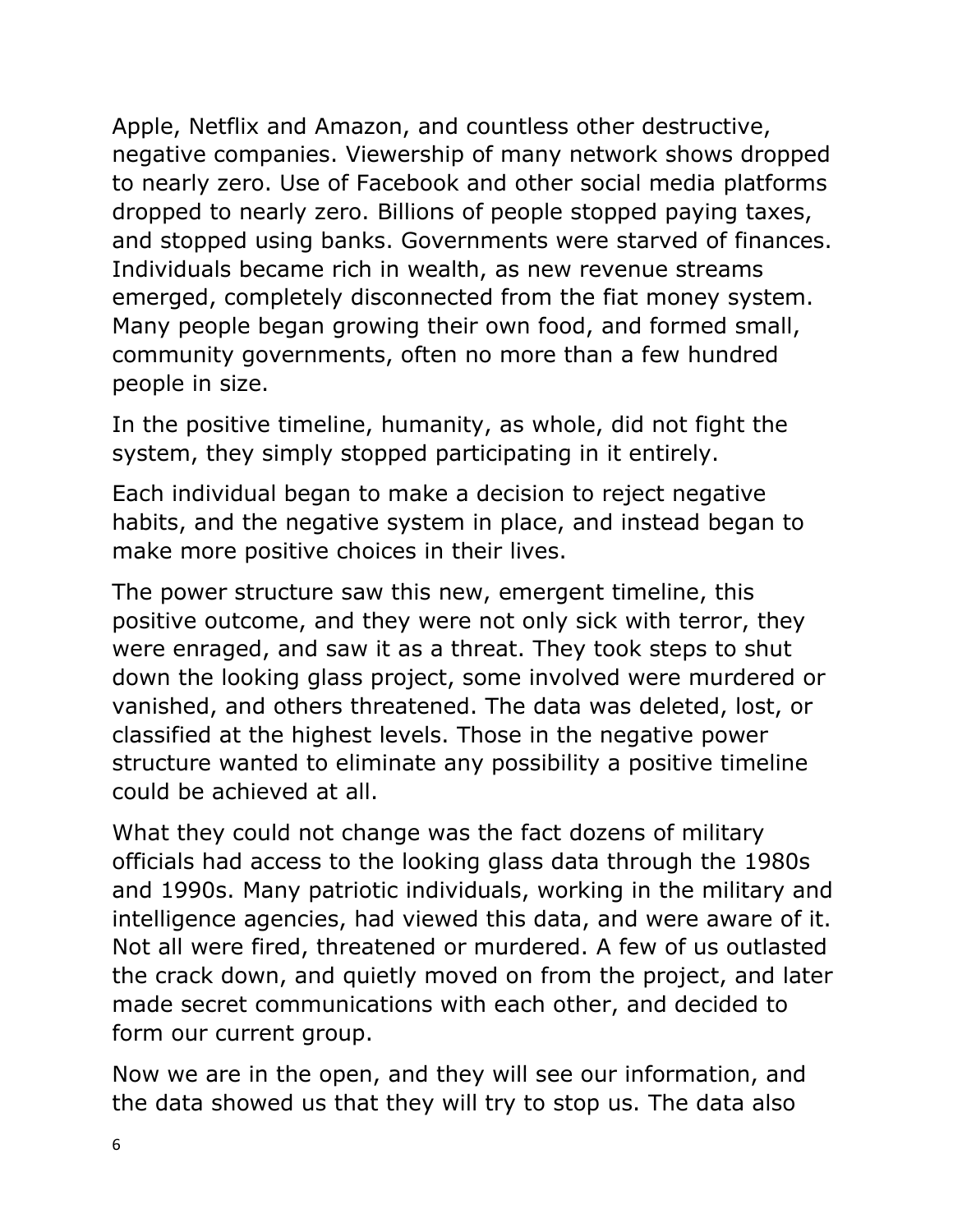showed, that if enough people took immediate action to share these videos, they would not be able to stop it, and the timeline transformations would continue and reach a higher and higher degree of success.

In the negative timeline outcome, without any intervention on our part, the April 18th event occurs, leading to the nuclear war, as described in our first video. The United States is destroyed, and new power structures come into existence. Through all of this, the ultimate source of power, located in Europe, never changes. In fact, the Europeans in charge of this negative timeline outcome, who are steering humanity toward its destruction, only gain more and more power.

These negative individuals, using the power of the media, various militaries and corrupt politicians, are able to easily create a series of destructive events leading up to the year 2030. Their goal is mass vaccination. The first round of this vaccination is deemed a moderate success by this year, but at least two more rounds are planned for future dates. These mass vaccination campaigns have one, main purpose, and that is to prepare and alter human DNA for the cosmic event, so that this event causes massive destruction, death, DNA changes and spiritual changes, that cannot be reversed.

The negative outcome also showed many of those who remained unvaccinated would not ultimately survive to the year 2030. The catalyst was the nuclear war, which was so devastating it left many at the mercy of government aid. From this point, those against the vaccinations either submitted to them, or faced starvation or exile.

The negative outcome presents a scenario in which no individual can fight or defeat what is to come. Even those who attempt to live in the forest, in the woods, or off the land, would be targeted by military drones. There was almost no escape.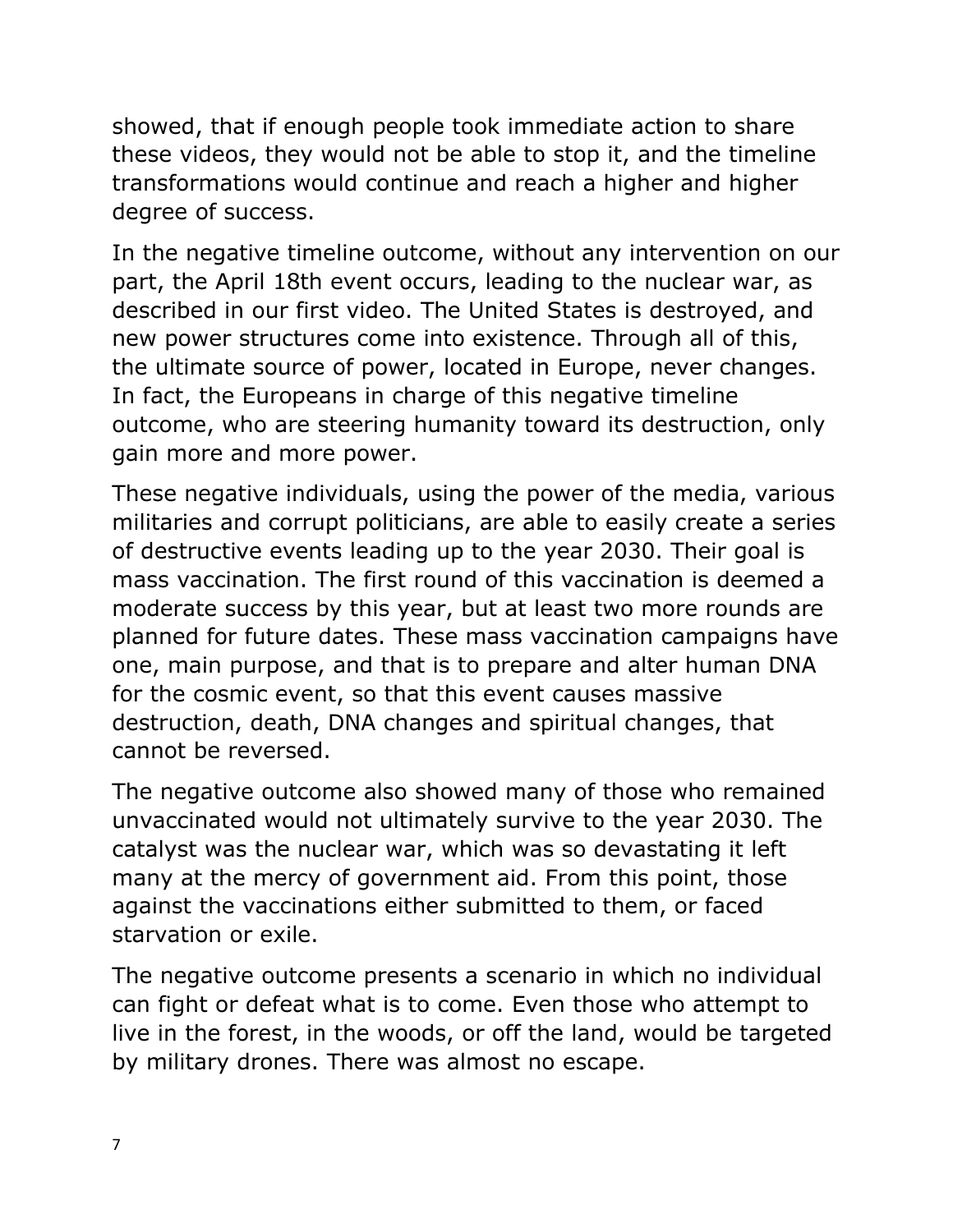By 2030, when the cosmic event happens, Billions are killed instantly when the cosmic event interacts with the vaccines. A small, surviving population of European rulers receive a certain type of vaccine, that enhances their DNA, rather than destroying it. The power structure will ensure only they receive this type of vaccine, which is designed to harness the positive effects of the cosmic event only for themselves, while the other vaccines are designed to use the cosmic event's properties to completely annihilate everyone else.

This leads to a small population left on Earth, those who received the specially designed vaccine, which are those in the power structure, a small group about 1 Million in total.

Those among third and second world citizens receive a special type of vaccine that interacts with the cosmic event to lower their vibrational energy and turn them into a slave-like race. They are not killed, and about 500 million of them survive, to serve the elite power structure.

Everyone else, who received the mass vaccinations, is instantly killed by the cosmic blast that envelops Earth, and their extradimensional vibrational state is altered, creating a negative shroud they will carry into the afterlife. Once there, negative energies will lead them to a lower astral realm, whereby they will remain enslaved, possibly for millions of years. Observers of the data said this realm looked like "Hell".

The specially-designed vaccine, that only the power structure will use, enhances the positive effects of the cosmic event. It leads to a DNA upgrade, of sorts, where these individuals can now live thousands of years, and maintain a youth-like appearance forever. They gain psychic abilities, and telekinetic powers. This would occur anyway, among anyone unvaccinated, but the power structure decides to create an "enhancement" vaccine, that increases these positive effects.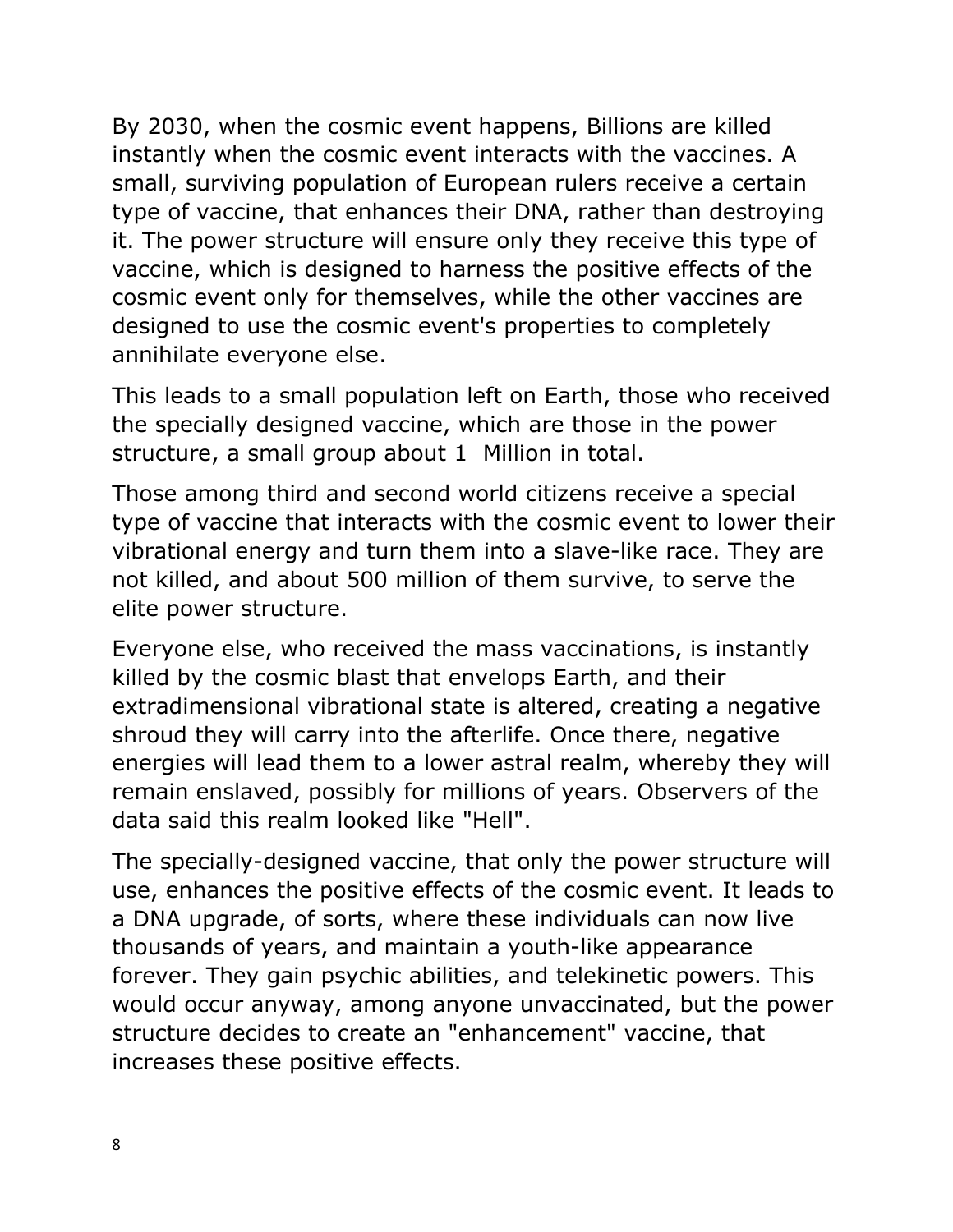Finally, there are a few unvaccinated people left, living either underground or in remote areas. When the cosmic event occurs, the positive changes occur in them, as well. These changes are not as pronounced as they are in the elites who received the enhancement-vaccine. This leads to a small war, of sorts. The unvaccinated, with their new strength and powers, try to fight the existing power structure, but they are quickly defeated. The vaccine that causes positive enhancement means the 1 Million or so who received it are too powerful to be defeated, even by those unvaccinated who received the benefits of the cosmic event.

The timeline shows there are a few months of fighting in mid-2030, but by September, all of the unvaccinated and cosmicallyenhanced are defeated by the power structure. This is one of the reasons the power structure develops this additional vaccine for themselves, because they could see some unvaccinated would still remain alive, and still receive the benefits of the cosmic event.

The visions of this final battle caused some in the military to react with tears, and others, with vomiting. The events were so emotional and difficult to observe, it haunts some of us to this day and motivates us to prevent the negative outcome.

There is no data after 2030, but the events of the negative timeline show that by late 2030, all of the above has occurred. It is unknown why the looking glass did not show anything past late 2030.

The positive event is nearly a polar opposite outcome. The vaccinations are mostly prevented, and new cures are created to save those who were already vaccinated. Those who are pure of blood go outside during the cosmic event, and receive cosmic particles that upgrade their DNA and extradimensional vibratory signature. Within weeks, they gain a youthful appearance, psychic abilities and enchanted physical and cognitive function. This happens to Billions of people.